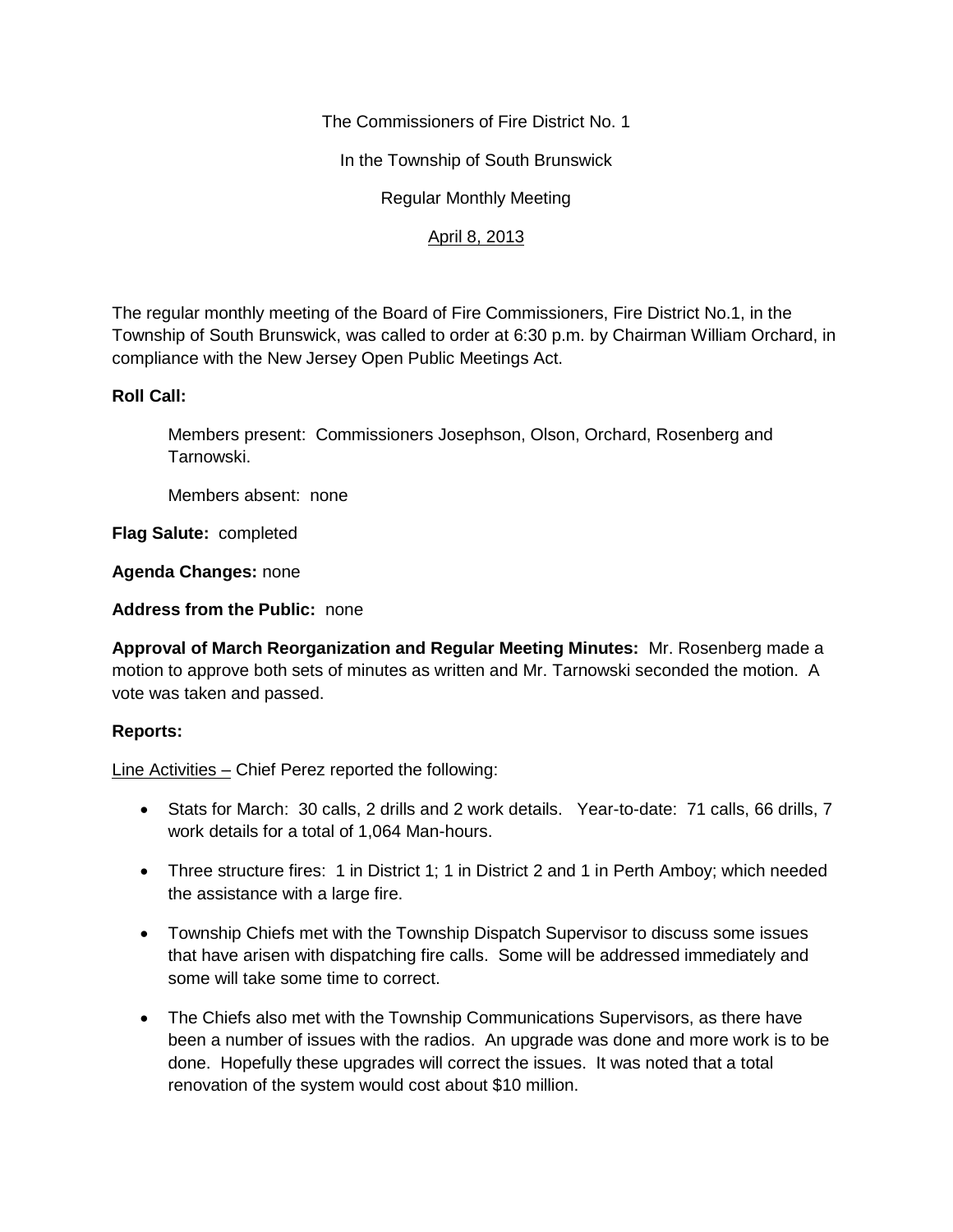- Foam Trailer: tentatively scheduled to receive the Trailer on 4/15, which would be good, as that is a drill night and training could take place then. A firefighters will be trained on its operation but only a few will be trained to tow the trailer.

President – Mr. Corris reported that one member had successful surgery and there is another possible junior member, which is a good start to the year.

Treasurer's Report/Voucher List – Mr. Rosenberg reported that he and Mr. Perez met with the Auditor for the final Audit Report, which went very well. There were only three minor issues that will be easy to rectify.

- 1. There were some items that did not go out to quote, though they should have.
- 2. The handling of encumbrances needs to be corrected.
- 3. A separate Fixed Asset Listing is required. Mr. Perez will look into getting a vendor to handle or obtain the right tools, for the Company to handle.

The final copy of the Audit will be available for next month's meeting, along with the Corrective Action Plan.

Mr. Rosenberg stated that the big items on the Voucher List are LOSAP and the Audit. After review by the Commissioners, Mr.Tarnowski made motion to accept the Voucher List as presented and Mr. Olson seconded it. A vote was taken and passed.

Secretary's Report – nothing to report.

Fire Coordinator's Report – Mr. Perez reported the following:

- The Rescue Truck will go in for its annual PM service on 4/15; some warranty issues will be taken care of while the truck is there.
- He and Mr. Corris will be attending the Fire Department Instructors Conference from 4/23-4/27.
- Quotes to powerwash Station 23 will be obtained, as the facility is looking worn.
- The long distance phone line will be disconnected at Station 23, as the Board agreed with Mr. Perez's recommendation.
- The final Brush Truck Spec was presented, which included a change to a dual alternator. The Board agreed to send the Spec to Mr. Braslow for review.

Chairman's Report – Mr. Orchard thanked Mr. Rosenberg and Mr. Perez for the good job on the Audit.